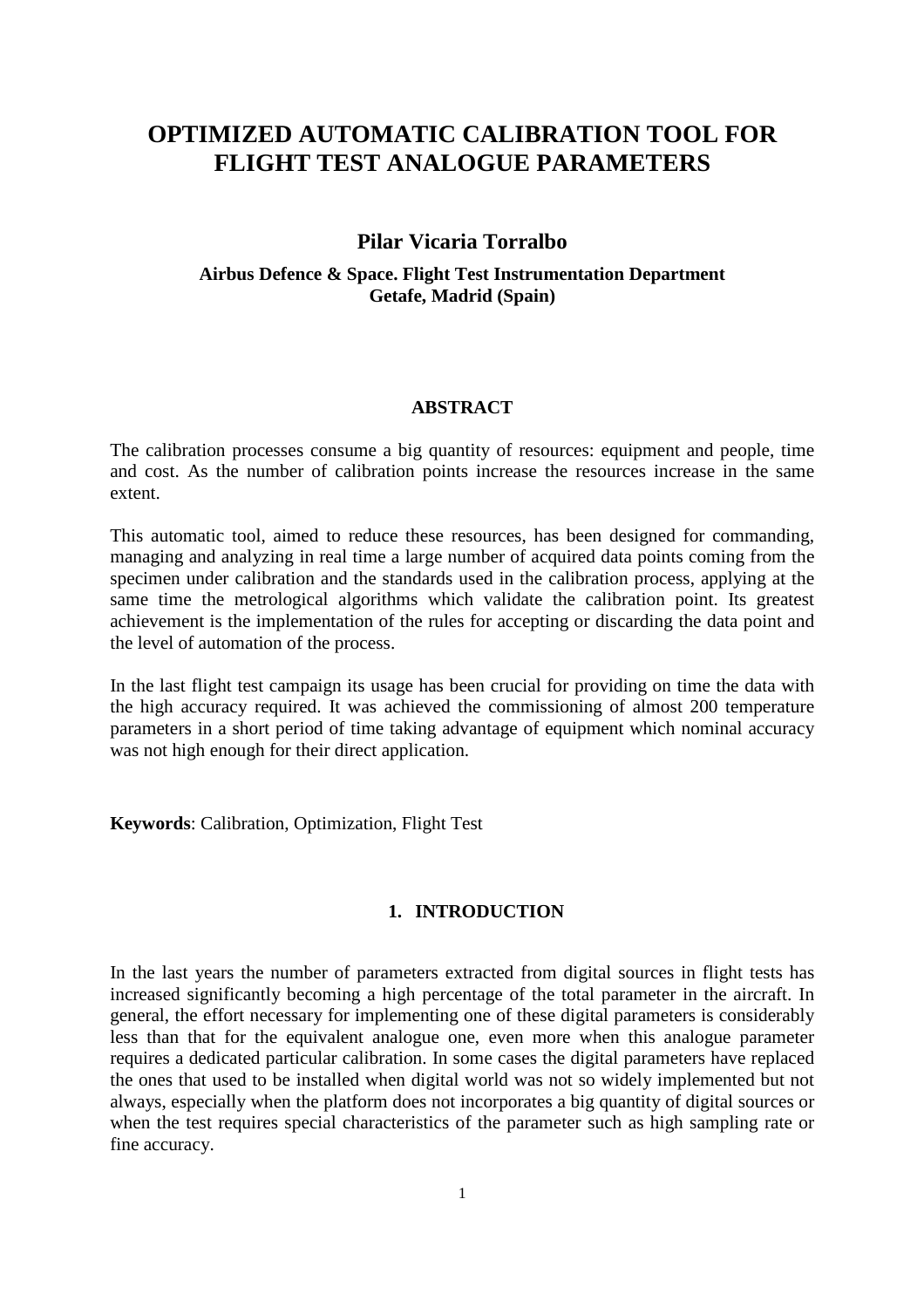Several scenarios can be present in the implementation and commissioning of these types of parameters: calibration of the sensor and the acquisition card, the calibration of the acquisition card only or the direct calibration of the whole measurement chain. These scenarios summarize the 99 per cent of the cases. Always the acquisition card has to be calibrated and not only as an acceptance procedure but as a calibration process. So, in this context, this paper will focus on the tool developed in Airbus Defence and Space FTI department for doing automatically analogue acquisition card calibrations.

As required by the calibration processes, it must be performed following the stated metrological standards. In our case, in addition to the procedures stablished by the company [2], [3] it is followed the criteria marked in the GUM [1], used by accredited International Laboratories of Metrology (e.g. BIPM, CEM, PTB, NIST….).

## **2. JUSTIFICATION OF THE METHOD**

Let us start introducing the instrumentation systems used for flight tests, in particular when analogue parameters are acquired. The system core is the data acquisition system (DAS), composed of cards that condition and acquire the signal coming from the sensors. The DAS outputs the data through Ethernet, packeted complying with IENA protocol. The data are available in the network for recording, monitoring, analysing and transmitting if necessary.



Figure 1: It depicts the instrumentation system; in particular the measurement chain for temperature.

When measuring, it is essential to know the reliability of the measure, not only the measurement value must be provided but also its uncertainty. The uncertainty of a measurement is obtained from the proper composition of the measurement chain element uncertainties. The way to compose them is detailed in the GUM [1]. There, it is stated how to obtain the measurement uncertainty depending on the information that is available.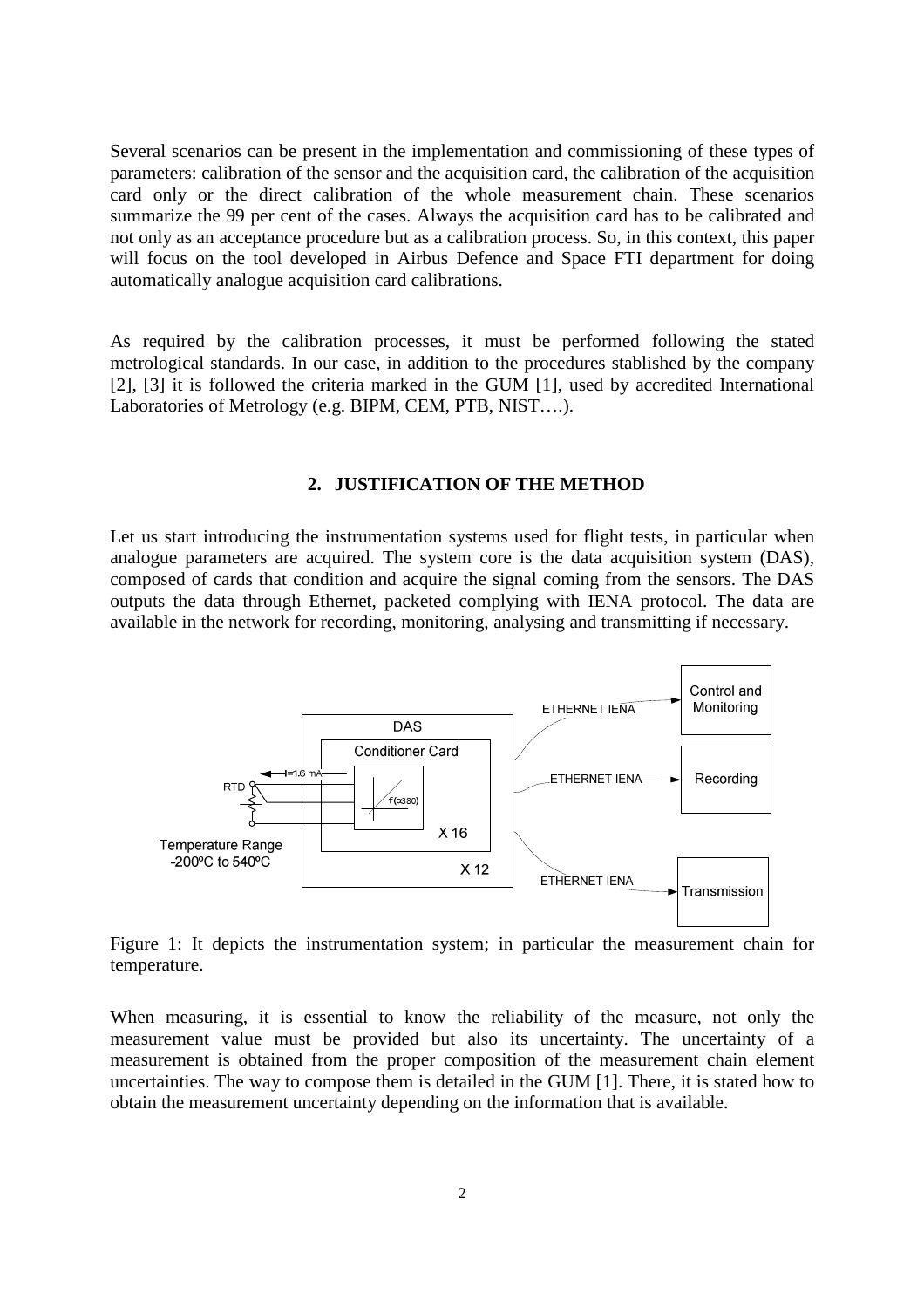The uncertainty can be obtained using directly the information given by the manufacturer of the elements, which is normally called the nominal values, or calibrating them. Both procedures are exactly valid in the same degree but they do not normally give the same uncertainty value.

When the uncertainty obtained using the nominal values of the element it is not enough for the trial, calibration of the element is required.

Purpose of the calibration:

- $\checkmark$  Improve the metrological characteristics of the instrument.
- $\checkmark$  Identify and quantify the credibility of the measure.
- $\checkmark$  Ensure that the measurement obtained is traceable to the primary pattern.
- $\checkmark$  Get a precise relationship between the magnitude of measurement and instrument unit. That is, obtaining the BSL: Best Strait Line.
- $\checkmark$  Identify the range within which the measure will be found with a probability of 95%, if instead of measuring with the test instrument you have measured with the primary standard. This range is called "*measurement uncertainty"* and is represented as U.
- $\checkmark$  Get the calibration certificate that gives evidence of the quality measurement and provides information that allows limiting the validity of the data obtained in the trial.

In general the calibration is an activity that requires special equipment and expertise. The objective seems to be difficult when there are many elements to calibrate and it should be done with limited resources and time. However, using the method and tool that is explained from now on, we will see that it is possible to comply with the metrological quality criteria stated and within the required time. Moreover, as a result of it, it is possible to use acquisition cards whose re-adjustment period recommended by the manufacturer has expired, thereby optimizing available resources.

# **3. CALIBRATION TOOL**

The calibration system necessary to address the task is made of the acquisition system which channels are going to be calibrated, a multiplexer that switches channel by channel and the control application that commands the actions, analyses the data and makes the decisions regarding the validity of the calibration point.

This particular case consists of the calibration of 192 temperature acquisition channels. It will be done using a standard temperature simulator which will be connected sequentially to all the channels that are going to be calibrated.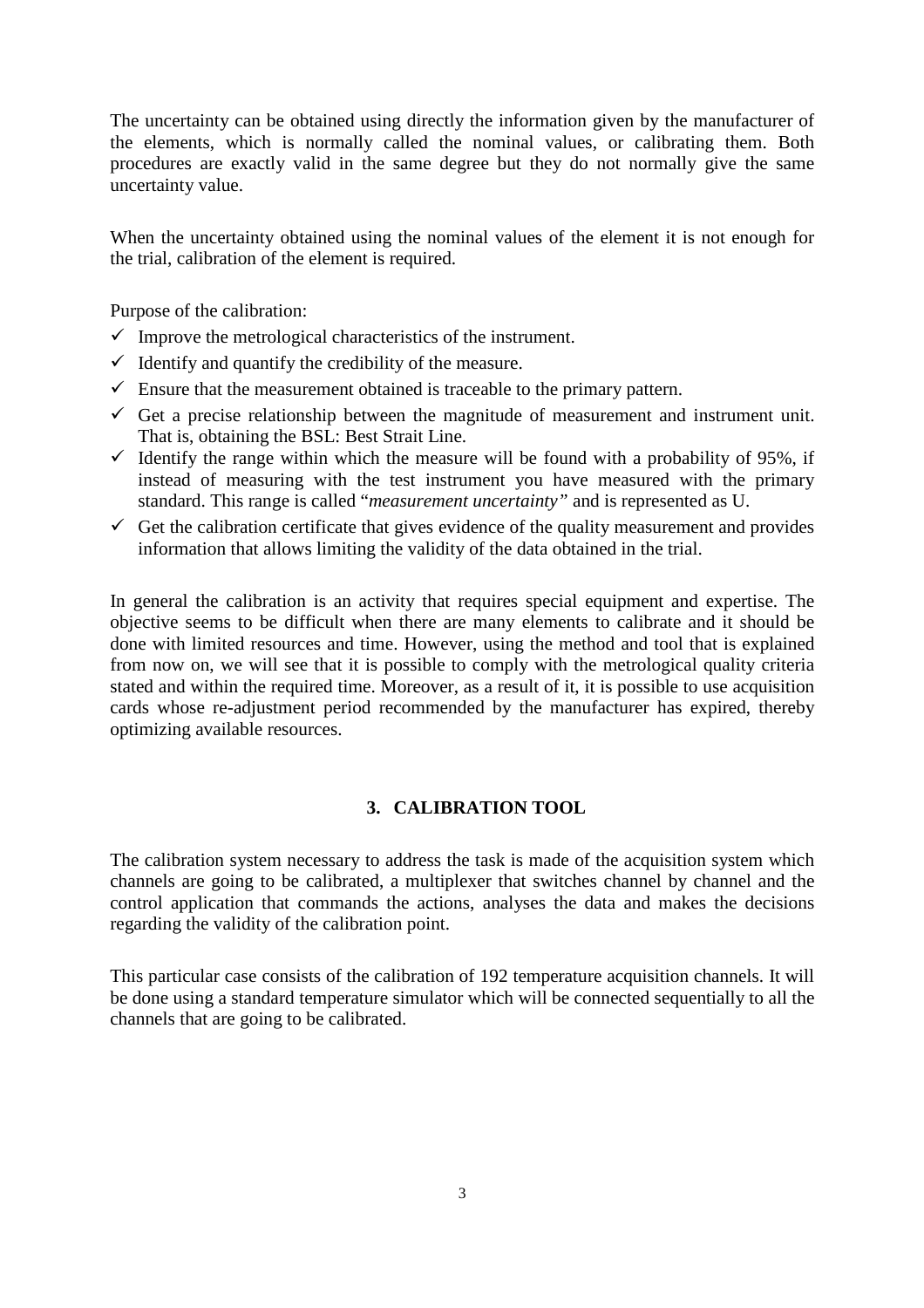

Figure 2: It shows the configuration of equipment to perform the calibration.

The calibration system is designed to be able to address a high number of RTD conditioning channels to the calibration standard device. For doing so it is necessary to integrate into the acquisition chain a multiplexer that allows selecting channels automatically.

The acquisition of the calibration points will be performed in three steps:

- $\checkmark$  The conditioner channel is addressed by means of the multiplexer through a RS232 serial line.
- $\checkmark$  The setpoint of the simulated temperature is set by the RTD standard through a RS232 serial line.
- $\checkmark$  The value read in the channel corresponding to the simulated temperature is put through ETHERNET.

Theoretically, we have to acquire sequentially all the necessary setpoints defined for the calibration of one channel. When that channel is finished the control would direct the process to the following channel and so on up to calibrate all of them.

This ideal process is not so simple or direct. It is necessary to wait for the stabilization of both, the setpoint and the measure. The identification of the stabilized moment, of when the acquired information is valid, is one of the key points of this method. These validation criteria will result in the reduction of the time of selection of setpoints and the channels switching, optimizing the calibration. To stablish the validation criteria, the study has focus on the evolution of the measure in both ways, the transition between setpoints and the stabilization of it.

#### Validation of setpoint.

The usual calibration process consists of acquiring a number of samples per setpoint, when the standard value in the setpoint is valid, and obtaining from those samples the significant parameters of the setpoint; in particular the mean and standard deviation of the setpoint. Depending on the quantity of samples acquired for a particular setpoint the values of the significant parameters will be more or less reliable. In one hand, acquiring many points will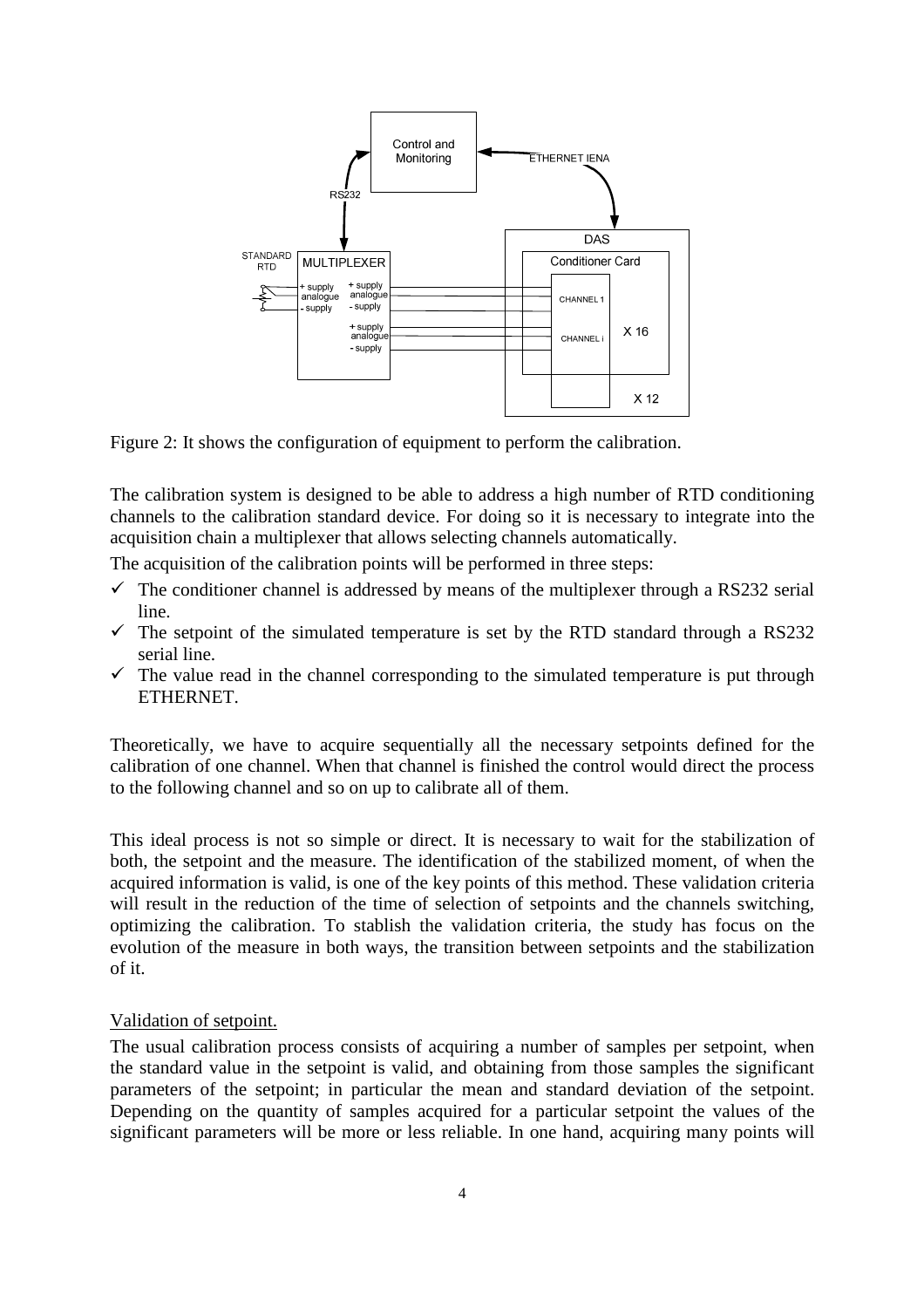give greater reliability in the measurement, but on the other hand, it will increase the calibration time.

As stated before, two of the aims of the calibration are obtaining the calibration coefficients (BSL coefficients) and the uncertainty of the measurement. For getting both it is necessary to have a number of samples enough for giving reliability to the calculations. The number of samples will depend, in one hand on the equipment accuracy and on the other on the number of setpoints required.

When changing from a setpoint to the following the acquired samples will be as in figure 3. There are two clear zones that will have influence in the measurement result:

- $\checkmark$  Zone A: This area represents the transition with overshoot and damping. Samples in this area are not valid for the calibration point. There is no certainty of anything here. Neither the value of the standard nor the values acquired from the channel could be stable.
- $\checkmark$  Zone B: This area represents the stabilized signal, where only the instrument accuracy has influence. All is stabilized and the variability corresponds only to the uncertainty.



Figure 3: Samples before and after the transition from 0°C to 10°C is represented.

Accordingly, to validate the setpoint will be necessary to identify the samples acquired in the transition in order to discard them. Once it is identified the stable area, it must be acquired a number of samples to calculate the mean and standard deviation needed for the calculations. The area "B" represents the instrument accuracy, defined as the ability of the instrument to repeat the measurement result when it is applied to it the same amount of magnitude. In Figure 4 is shown with more detail the dispersion of measures for 10°C, the zone B in figure 3.

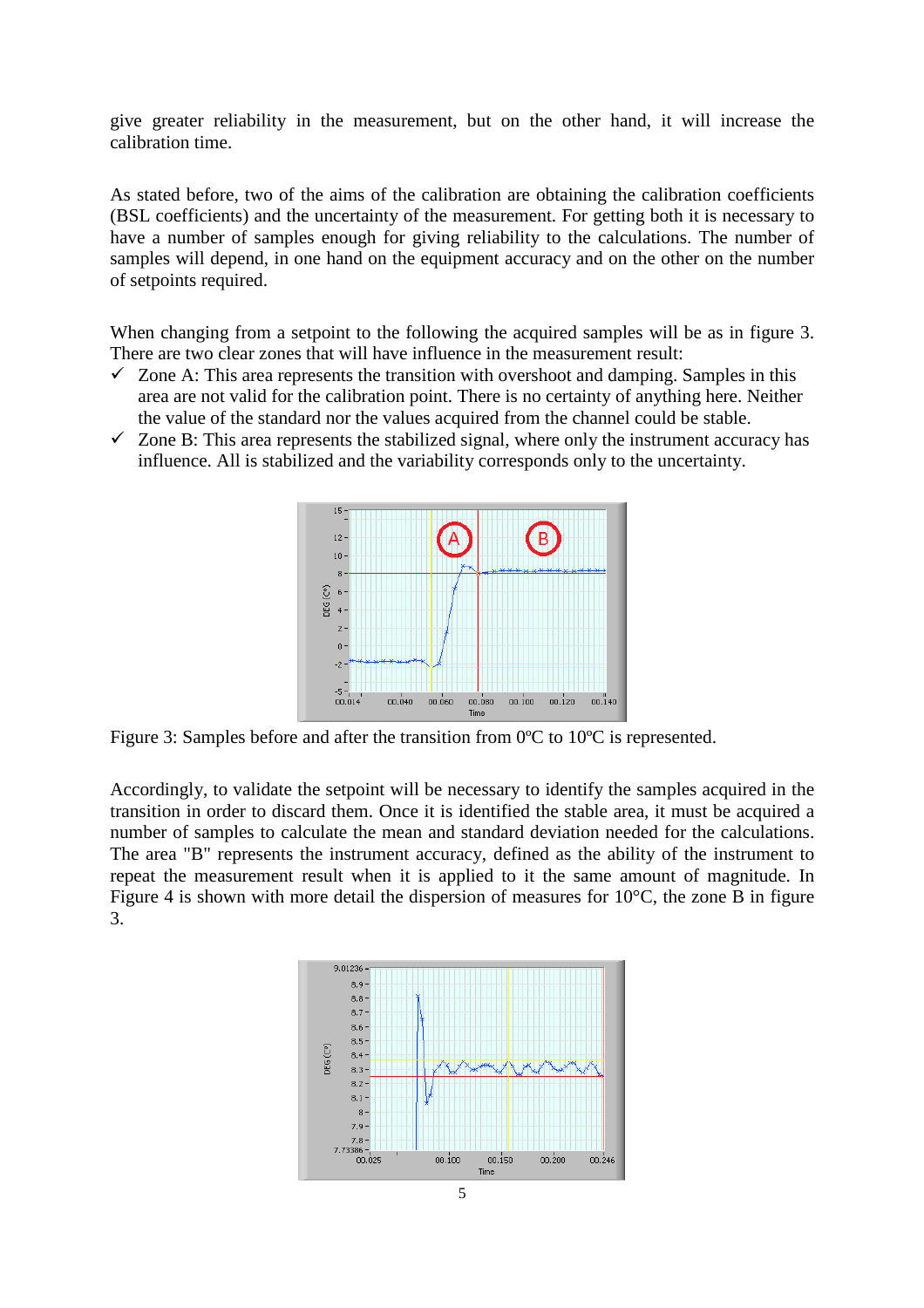Figure 4: Zone B. The dispersion of measures for 10°C.



Figure 5: Zone B Dispersion for 10°C in instrument units given in number of converter of 16 bits.

Making a continuous acquisition and representing the probability function of the samples acquired it is obtained Figure 6.



Figure 6: Probability function of the samples acquired.

Figure 6 shows that the probability function follows a normal distribution, this means that it could be used the usual statistical tool. The problem arises with the number of samples necessaries, since a small number, may not be representative, while a high number will make the calibration slower. The number of samples used in Figure 6 is 106.000, knowing that they are acquired to 256 s/s, the validation time could reach 7 minutes. This result forced to seek a method to validate the setpoint more efficiently.

For doing so, to calculate the mean and standard deviation of the set point, we will use 100 samples, filling a shift register of 100 elements, so that all samples will pass from the first position to the last, after which it will be discarded. The register is divided into five blocks with 20 samples each. Each time a sample is entered and the displacement is performed, the mean and standard deviation for each group of 20 samples is calculated. The values are passed to a validation module where the data are evaluated, aiming to fulfil the validation criteria which identifies and discards transients and states where the measure has not been yet stabilized. In the Figure 7 it is shown the block diagram.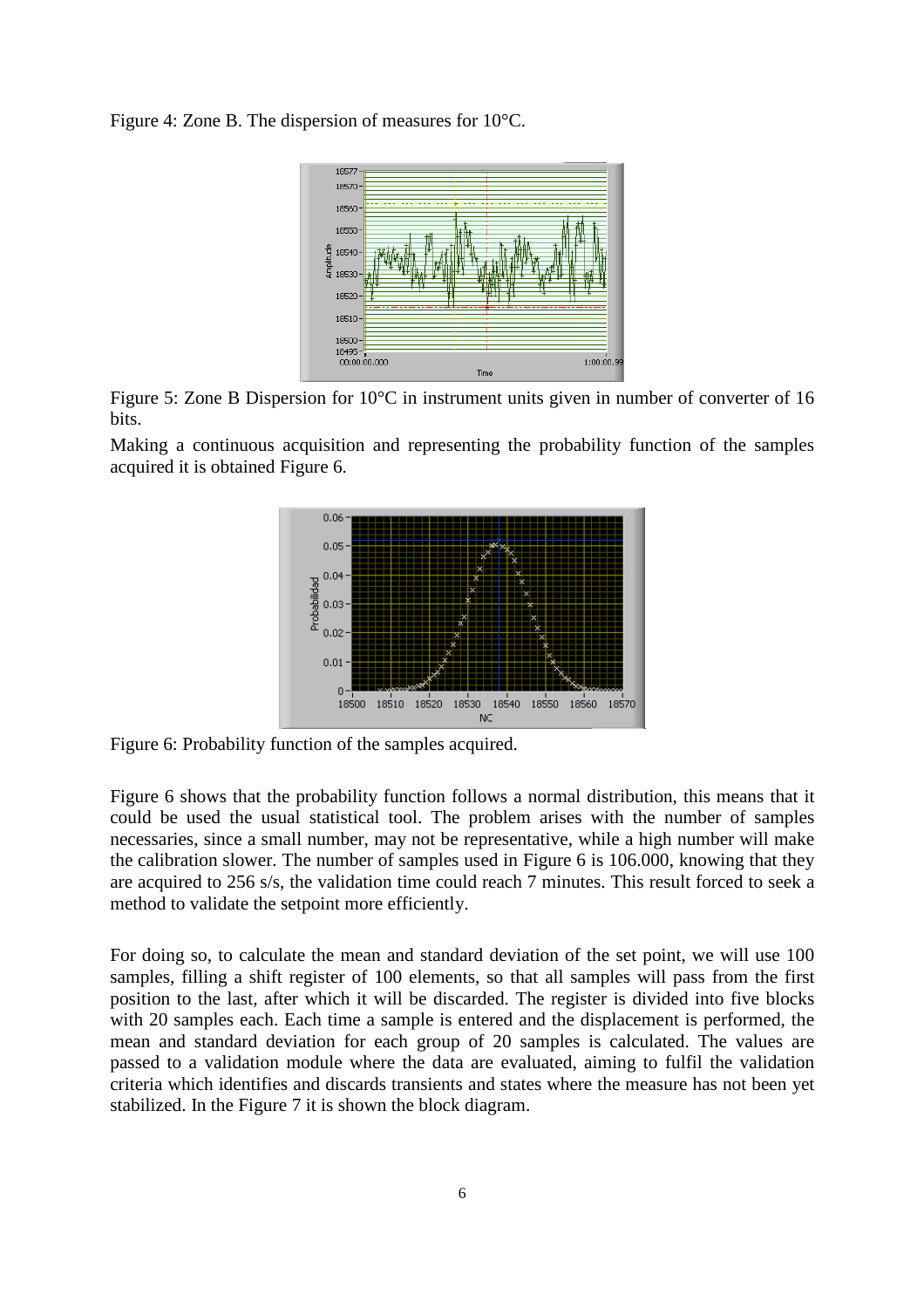

Figure 7: Shift register and validation criterion.

The validation criterion consists of finding a representative set of samples of a stable measure. For it, in the set of selected samples must be guaranteed:

- $\checkmark$  The average value should not follow an increasing or decreasing function.
- $\checkmark$  In each setpoint, the noise should be uniform.

This criterion allows obtaining a significant set of samples and gives information about possible failures in the acquisition channel, such as thermal drifts or interferences that affects to the quality of the measure. This information would lead to discard the module.

## **4. CALIBRATION CALCULATIONS**

In this application all the channels are calibrated from -200ºC to 540ºC. It will be acquired 22 setpoints. Two of them correspond to the maximum and minimum range points, the rest of 20 are distributed uniformly between 90% and 10% of the range. The validation of setpoint is performed according to exposed in this article while the information is as followed:

 $\checkmark$  Best Straight Line (BSL) coefficients: m and b. Obtained according to the following expression:

$$
y = mx + b \tag{1}
$$

Where:

$$
m = \frac{n \sum_{i=1}^{n} (x_i y_i) - \sum_{i=1}^{n} x_i \sum_{i=1}^{n} y_i}{n \sum_{i=1}^{n} x_i^2 - \left(\sum_{i=1}^{n} x_i\right)^2}
$$
  
\n
$$
b = \frac{\sum_{i=1}^{n} x_i^2 \sum_{i=1}^{n} y_i - \sum_{i=1}^{n} x_i \sum_{i=1}^{n} (x_i y_i)}{n \sum_{i=1}^{n} x_i^2 - \left(\sum_{i=1}^{n} x_i\right)^2}
$$
\n(2)

Where  $x_i$  and  $y_i$  are the measured values in the same sample and n is the number of samples.

 $\checkmark$  Combined uncertainty of measurement (Uc). Calculated following the guidelines in the GUM. The expression is composed by the following contributions: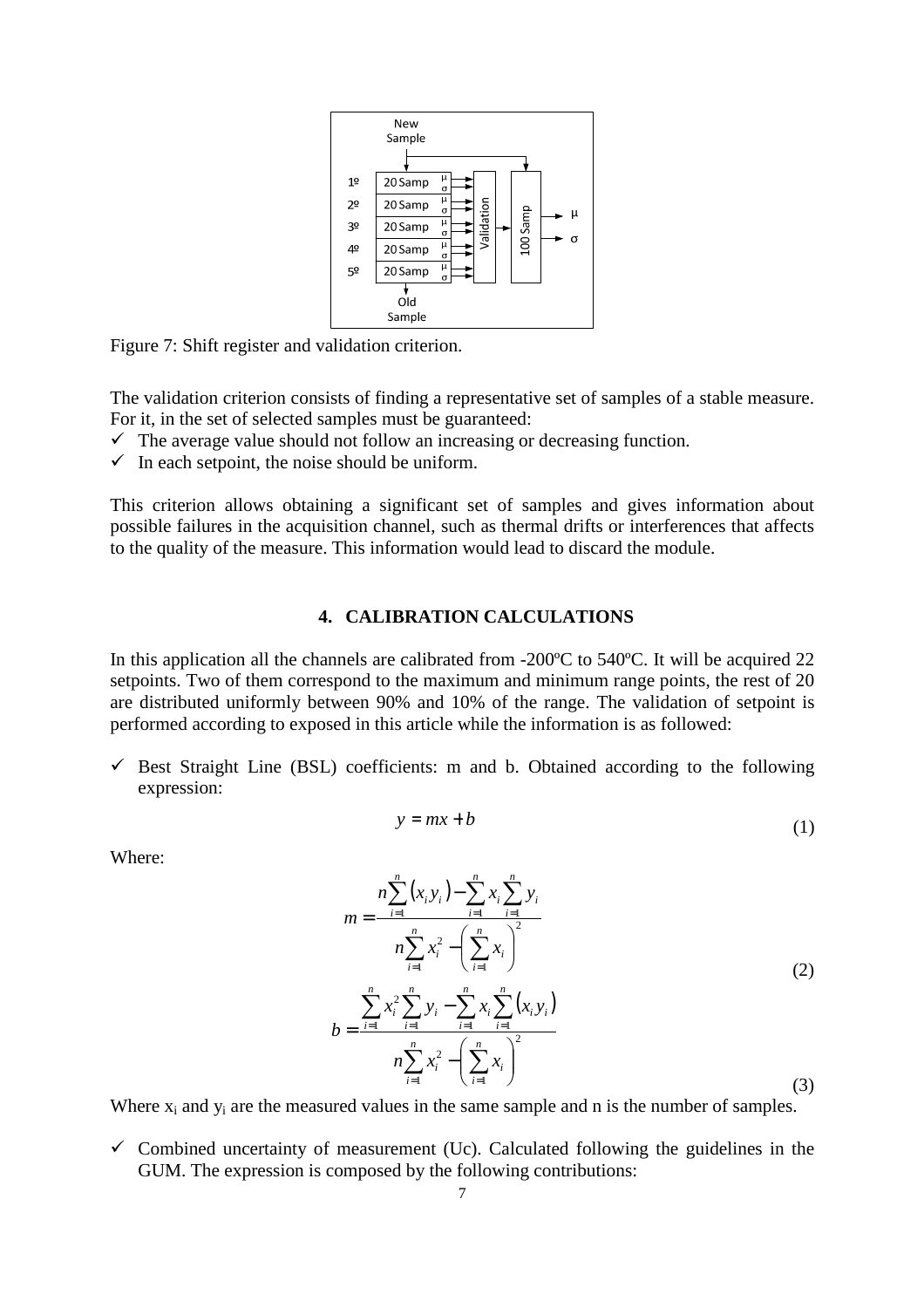$$
U_c = \sqrt{U_1^2 + U_2^2 + U_3^2 + U_4^2}
$$
 (4)

Where: U1 is the uncertainty calibration of the standard device from its certificate of calibration ucc, corresponding to a normal distribution function or Gauss.

$$
U_1 = \frac{u_{cc}}{2} \tag{5}
$$

Where: U2 is the uncertainty from the samples. It is given by the experimental standard deviation of the mean, normal distribution function. To estimate the standard deviation of the data from a sample, i.e., a set of observations of a particular magnitude taken under the same conditions, the experimental standard deviation  $\sigma(x)$  is used.

$$
\sigma(x) = \sqrt{\frac{\sum_{i=1}^{n} (x_i - \overline{x})^2}{(n-1)}}
$$
\n(6)

The best estimate of experimental standard deviation, it is the experimental standard deviation of the mean:

$$
U_2 = \sigma(\overline{x}) = \sqrt{\frac{\sum_{i=1}^{n} (x_i - \overline{x})^2}{n(n-1)}}
$$
(7)

Where: U3 is the uncertainty calculated from the maximum error in absolute value obtained from the residues of the Best Straight Line (BSL), treated as a rectangular distribution function:

$$
U_3 = \frac{|MaxError B\mathfrak{L}|}{\sqrt{3}}
$$
 (8)

Where: U4 is the uncertainty due to the quantification error of converter of data acquisition system card, treated as a rectangular distribution function:

$$
U_4 = \frac{(QuantizationError / 2)}{\sqrt{3}}
$$
(9)

 $\checkmark$  Expanded Uncertainty U. Is the result of multiply the combined uncertainty by a coverage factor K.

 $\mathbb{R}^2$ 

$$
U = \pm K \times U_c(y) \tag{10}
$$

For a coverage factor  $K = 2$  the probability of containing the true value is 95%.

$$
Y - U \le TrueValue \le Y + U \tag{11}
$$

Where Y is the measured value.

## **5. CONCLUSION**

For those trials where the digital sources do not provide the parameters with the characteristics that the tests require, for those where the number of analogue parameters is